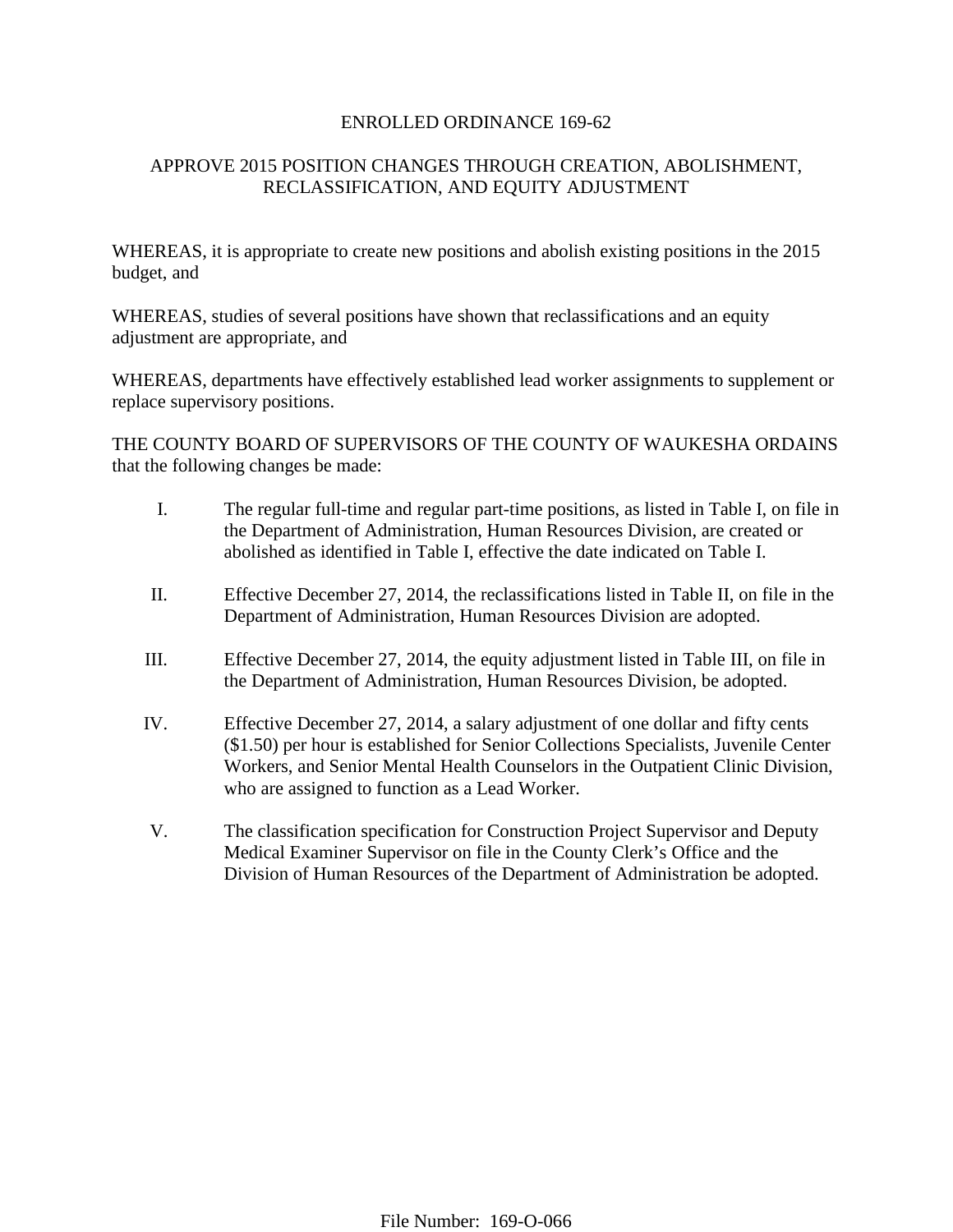### APPROVE 2015 POSITION CHANGES THROUGH CREATION, ABOLISHMENT, RECLASSIFICATION, AND EQUITY ADJUSTMENT

Presented by: Approved by: Human Resources Committee **Finance Committee** David D. Zimmermann, Chair James A. Heinrich, Chair ami Michael A. Crowley Eric Highum **Richard Morris** ennifel Gran Larry Nelson stine M. Howard Duane E. Paulson Larry Nelson

Walz eremy

**Steve Whittow** 

William J. Zaborowski

The foregoing legislation adopted by the County Board of Supervisors of Waukesha County, Wisconsin, was presented to the County Executive on:

Date: Kathleen Novack, County Clerk

The foregoing legislation adopted by the County Board of Supervisors of Waukesha County, Wisconsin, is hereby:

| Approved: |  |
|-----------|--|
| Vetoed:   |  |

 $10 - 31 - 19$ Date:

Inah

Daniel P. Vrakas, County Executive

169-0-066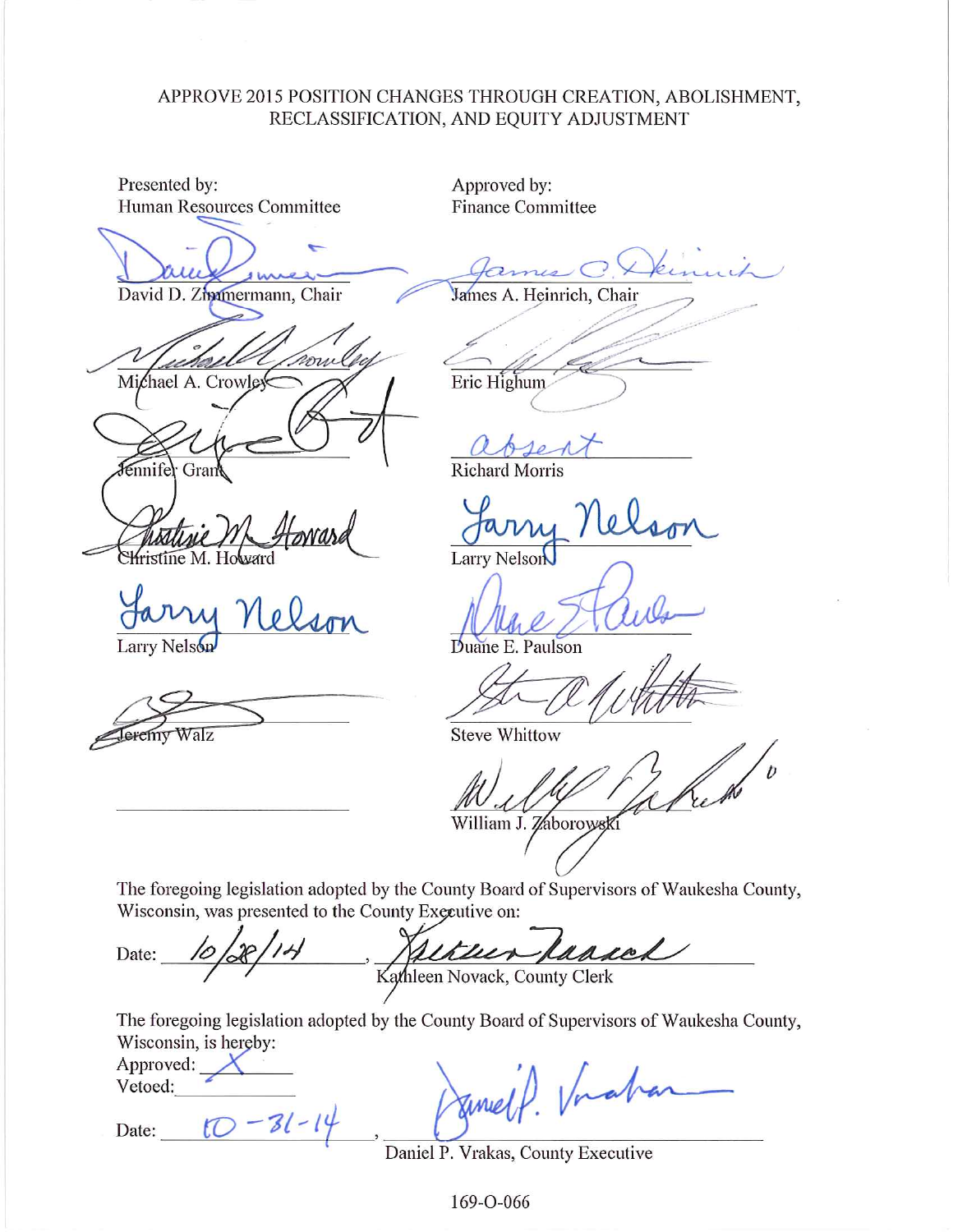### **TABLE I Create and Abolish Positions**

| <b>CREATE</b>                 |               |                                                    |                                           |                          | <b>ABOLISH</b> |                                          |                                      |                                 |
|-------------------------------|---------------|----------------------------------------------------|-------------------------------------------|--------------------------|----------------|------------------------------------------|--------------------------------------|---------------------------------|
| <b>Department</b>             | <b>Status</b> | Classification                                     | 2014<br><b>Annual Salary</b>              | <b>Effective</b><br>date | <b>Status</b>  | Classification                           | 2014<br><b>Annual Salary</b>         | <b>Effective</b><br><b>Date</b> |
| <b>Circuit Court Services</b> |               |                                                    |                                           |                          | $1-RFT$        | Circuit Court Supervisor <sup>1</sup>    | Open Range 10<br>\$51,834 - \$68,536 | 01/01/2015                      |
|                               |               |                                                    |                                           |                          | 1-RFT          | Programs & Projects Analyst <sup>1</sup> | Step Range 15<br>$$50,606 - $66,768$ | 01/01/2015                      |
|                               |               |                                                    |                                           |                          |                |                                          |                                      |                                 |
| <b>Corporation Counsel</b>    | 1-RFT         | <b>Administrative Assistant</b>                    | Step Range 03<br>$$28,184 - $36,442$      | 01/01/2015               | 1-RFT          | Administrative Specialist                | Step Range 05<br>$$31,054 - $40,186$ | 01/01/2015                      |
|                               |               |                                                    |                                           |                          |                |                                          |                                      |                                 |
| <b>Emergency Preparedness</b> | $2-RFT$       | Telecommunicator                                   | Step Range 11<br>$$41,642 - $54,933$      | 01/01/2015               |                |                                          |                                      |                                 |
|                               |               |                                                    |                                           |                          |                |                                          |                                      |                                 |
| <b>Federated Library</b>      | 1-RFT         | Librarian                                          | Step Range 15<br>$$50,606 - $66,768$      | 01/01/2015               | 1-RFT          | Library Services Specialist              | Open Range 15<br>$$66,144 - $87,464$ | 01/01/2015                      |
|                               |               |                                                    |                                           |                          |                |                                          |                                      |                                 |
| <b>Medical Examiner</b>       | 1-RFT         | <b>Administrative Assistant</b>                    | Step Range 03<br>$$28,184 - $36,442$      | 01/01/2015               |                |                                          |                                      |                                 |
|                               | 1-RFT         | Deputy Medical Examiner                            | Step Range 13<br>\$45,906 - \$60,549      | 01/01/2015               |                |                                          |                                      |                                 |
|                               |               |                                                    |                                           |                          |                |                                          |                                      |                                 |
|                               | 1-RFT         | Deputy Medical Examiner<br>Supervisor <sup>2</sup> | Open Range 13<br>$$60,008 - $79,331$      | 01/01/2015               |                |                                          |                                      |                                 |
|                               | 1-RFT         | Pathologist <sup>2</sup>                           | Medical Range 02<br>$$164,008 - $198,432$ | 01/01/2015               |                |                                          |                                      |                                 |

<sup>&</sup>lt;sup>1</sup> Unfunded in 2010 budget

<sup>&</sup>lt;sup>2</sup> Contract funded, sunset positon will be reduced or eliminated if funding is reduced or eliminated.

N:\HR\ORDINANCE\2015 Position Changes Ordinance - TABLES.doc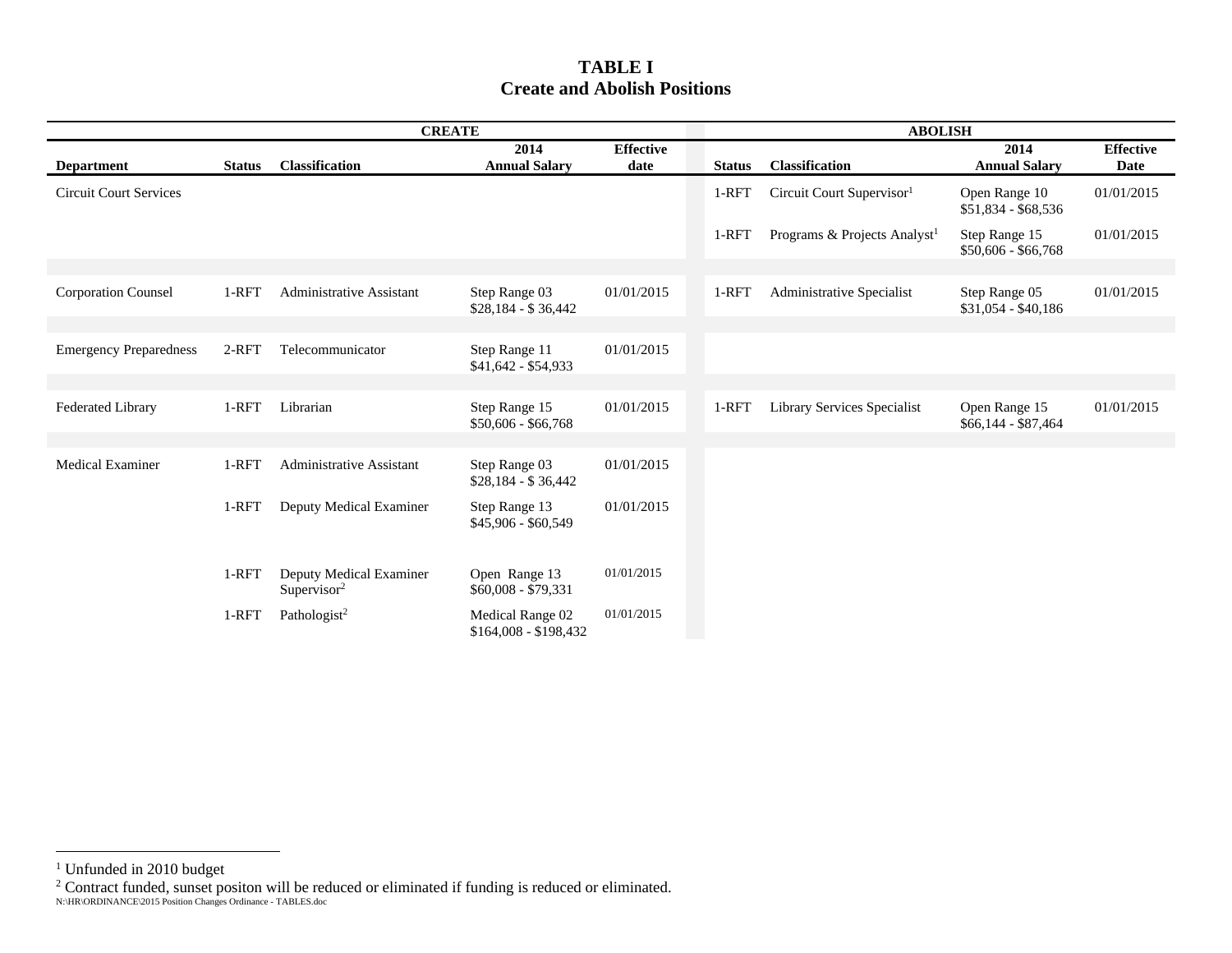### **TABLE I Create and Abolish Positions**

#### *CONTINUED*

| <b>CREATE</b>           |               |                                           |                                           |                               | <b>ABOLISH</b> |                                             |                                           |                                 |
|-------------------------|---------------|-------------------------------------------|-------------------------------------------|-------------------------------|----------------|---------------------------------------------|-------------------------------------------|---------------------------------|
| <b>Department</b>       | <b>Status</b> | Classification                            | 2014<br><b>Annual Salary</b>              | <b>Effective</b><br>date      | <b>Status</b>  | Classification                              | 2014<br><b>Annual Salary</b>              | <b>Effective</b><br><b>Date</b> |
| <b>Public Works</b>     | 1-RFT         | <b>Construction Project</b><br>Supervisor | Open Range 16<br>$$69,451 - $91,832$      | 05/01/2015                    | 1-RFT          | <b>Architectural Services</b><br>Manager    | Open Range 20<br>\$84,406 - \$121,555     | 05/01/2015                      |
|                         | 1-RFT         | Maintenance Mechanic III                  | Step Range 12<br>\$43,701 - \$57,678      | 01/01/2015                    | 1-RFT          | <b>Facilities Supervisor</b>                | Open Range 14<br>\$63,003 - \$83,304      | 01/01/2015                      |
|                         |               |                                           |                                           |                               | 1-RFT          | Mechanic                                    | Open Range 7<br>\$44,762 - \$59,197       | 01/01/2015                      |
|                         |               |                                           |                                           |                               |                |                                             |                                           |                                 |
| Health & Human Services | 1-RPT         | Juvenile Center Worker                    | Step Range 08<br>$$35,963 - $47,466$      | No later than<br>July 1, 2015 | 9-RFT          | Juvenile Center Worker <sup>3</sup>         | Step Range 08<br>\$35,963 - \$47,466      | No later than<br>July 1, 2015   |
|                         |               |                                           |                                           |                               | 4-RFT          | Juvenile Center Supervisor                  | Open Range 12<br>$$57,138 - $75,566$      | No later than<br>July 1, 2015   |
|                         |               |                                           |                                           |                               | 1-RFT          | Administrative Assistant                    | Step Range 03<br>$$28,184 - $36,442$      | No later than<br>July 1, 2015   |
|                         | 1-RFT         | Psychiatrist                              | Medical Range 03<br>$$180,398 - $218,275$ | 01/01/2015                    | 1-RPT          | Psychiatrist                                | Medical Range 03<br>\$180,398 - \$218,275 | 01/01/2015                      |
|                         | 2-RFT         | Clinical Therapist                        | Step Range 17<br>$$55,786 - $73,611$      | 01/01/2015                    | 1-RPT          | Clinical Therapist <sup>4</sup>             | Step Range 17<br>\$55,786 - \$73,611      | 01/01/2015                      |
|                         |               |                                           |                                           |                               | $1-RFT$        | Sr. Substance Abuse<br>Counselor            | Step Range 14<br>\$48,194 - \$63,586      | 01/01/2015                      |
|                         |               |                                           |                                           |                               | $1-RFT$        | Sr. Developmental Disabilities<br>Counselor | Step Range 14<br>\$48,194 - \$63,586      | 01/01/2015                      |
|                         | 1-RFT         | Sr. Mental Health Counselor               | Step Range 14<br>\$48,194 - \$63,586      | 01/01/2015                    |                |                                             |                                           |                                 |
|                         | 1-RFT         | <b>Registered Nurse</b>                   | Step Range 17<br>\$55,786 - \$73,611      | 01/01/2015                    |                |                                             |                                           |                                 |
|                         |               |                                           |                                           |                               | 1-RFT          | <b>Public Health Nurse</b>                  | Step Range 17<br>\$55,786 - \$73,611      | 01/01/2015                      |
|                         |               |                                           |                                           |                               | 1-RFT          | Public Health Technician                    | Step Range 03<br>\$28,184 - \$37,170      | 01/01/2015                      |
|                         |               |                                           |                                           |                               | 1-RFT          | Administrative Specialist                   | Step Range 05<br>\$31,054 - \$40,186      | 01/01/2015                      |

<sup>&</sup>lt;sup>3</sup> One position was unfunded in 2010 budget

<sup>4</sup> Unfunded in 2010 budget

N:\HR\ORDINANCE\2015 Position Changes Ordinance - TABLES.doc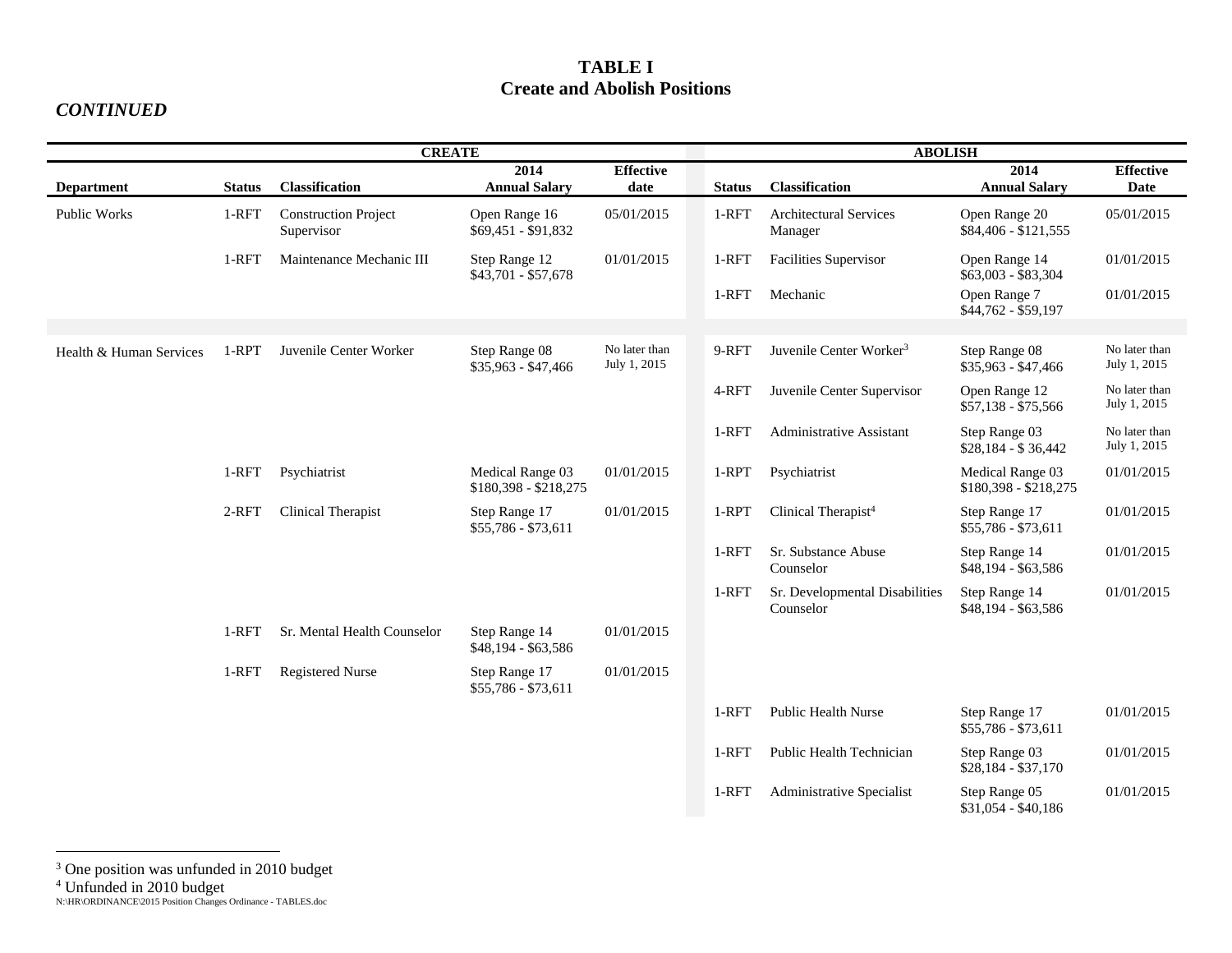### **TABLE II RECLASSIFICATIONS**

|                         | <b>CREATE</b> |                             |                                      |               | <b>ABOLISH</b>                      |                                       |  |  |
|-------------------------|---------------|-----------------------------|--------------------------------------|---------------|-------------------------------------|---------------------------------------|--|--|
| <b>Department</b>       | <b>Status</b> | <b>Classification</b>       | 2014<br><b>Annual Salary</b>         | <b>Status</b> | <b>Classification</b>               | 2014<br><b>Annual Salary</b>          |  |  |
| District Attorney       | 1-RFT         | Victim Witness Counselor    | Step Range 13<br>$$45,906 - $60,549$ | 1-RFT         | Victim Witness Specialist           | Step Range 7<br>$$34,237 - $44,304$   |  |  |
|                         |               |                             |                                      |               |                                     |                                       |  |  |
| Health & Human Services | $2-RFT$       | Clinical Therapist          | Step Range 17<br>$$55,786 - $73,611$ | $2$ -RFT      | Sr. Substance Abuse Counselor       | Step Range 14<br>\$48,194 - \$63,586  |  |  |
|                         | $2-RFT$       | Clinical Therapist          | Step Range 17<br>$$55,786 - $73,611$ | $2$ -RFT      | Sr. Mental Health Counselor         | Step Range 14<br>\$48,194 - \$63,586  |  |  |
|                         | 1-RFT         | Programs & Projects Analyst | Step Range 15<br>$$50,606 - $66,768$ | 1-RFT         | Health & Human Services Coordinator | Open Range 18<br>$$76,565 - $110,240$ |  |  |
|                         |               |                             |                                      |               |                                     |                                       |  |  |
| UW-Extension            | 1-RFT         | Programs & Projects Analyst | Step Range 15<br>$$50,606 - $66,768$ | $1-RFT$       | <b>Office Services Coordinator</b>  | Open Range 07<br>$$44,762 - $59,197$  |  |  |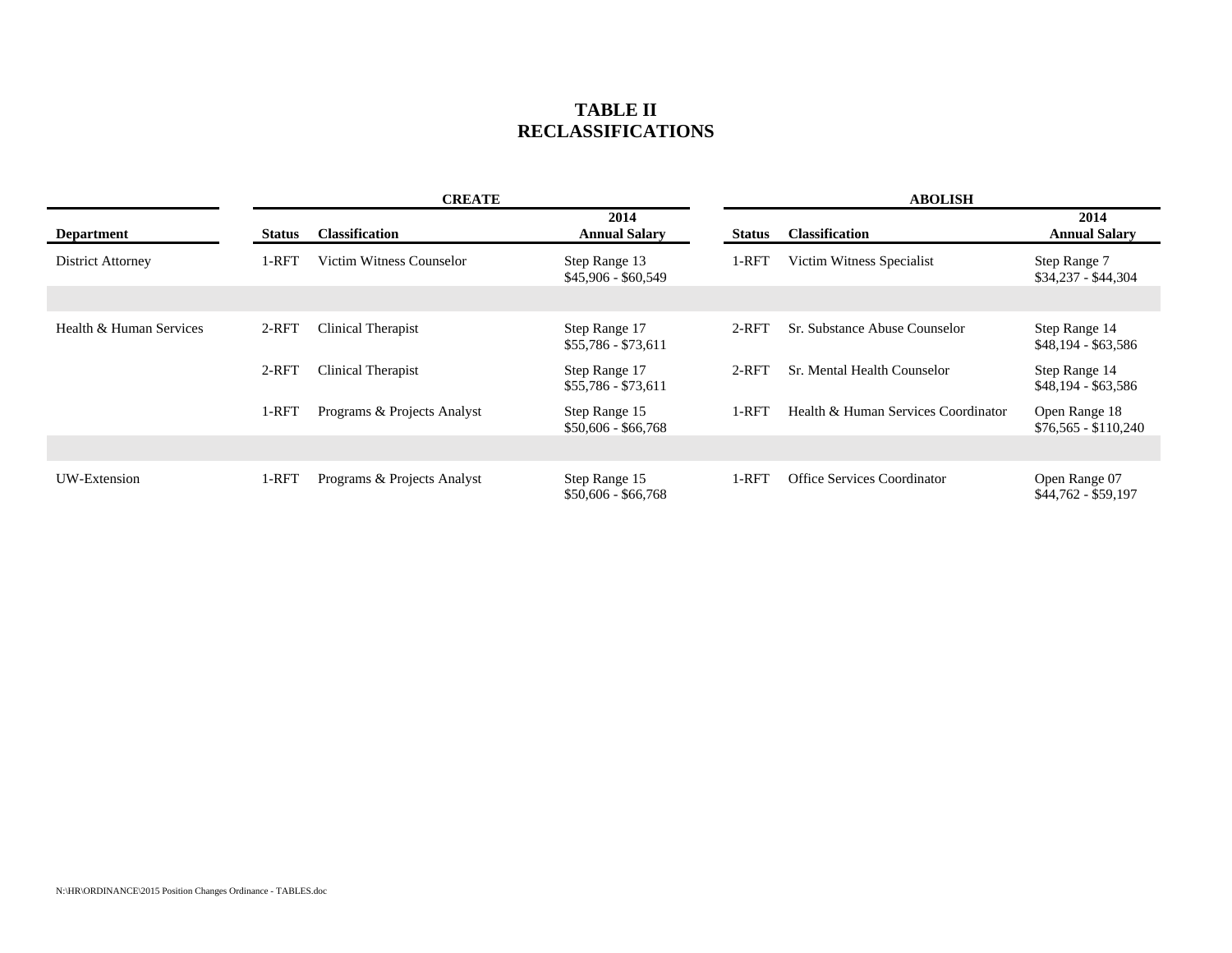## **TABLE III EQUITY ADJUSTMENT**

| <b>Department</b>        | Status | Classification                 | 2014 Current<br><b>Annual Salary</b> | 2014 Proposed<br><b>Annual Salary</b> | <b>Effective Date</b> |
|--------------------------|--------|--------------------------------|--------------------------------------|---------------------------------------|-----------------------|
| <b>Federated Library</b> | I-RFT  | Library Automation Coordinator | Step Range 17<br>\$55,786 - \$73,611 | Open Range 15<br>\$66,144 - \$87,464  | 12/27/2014            |